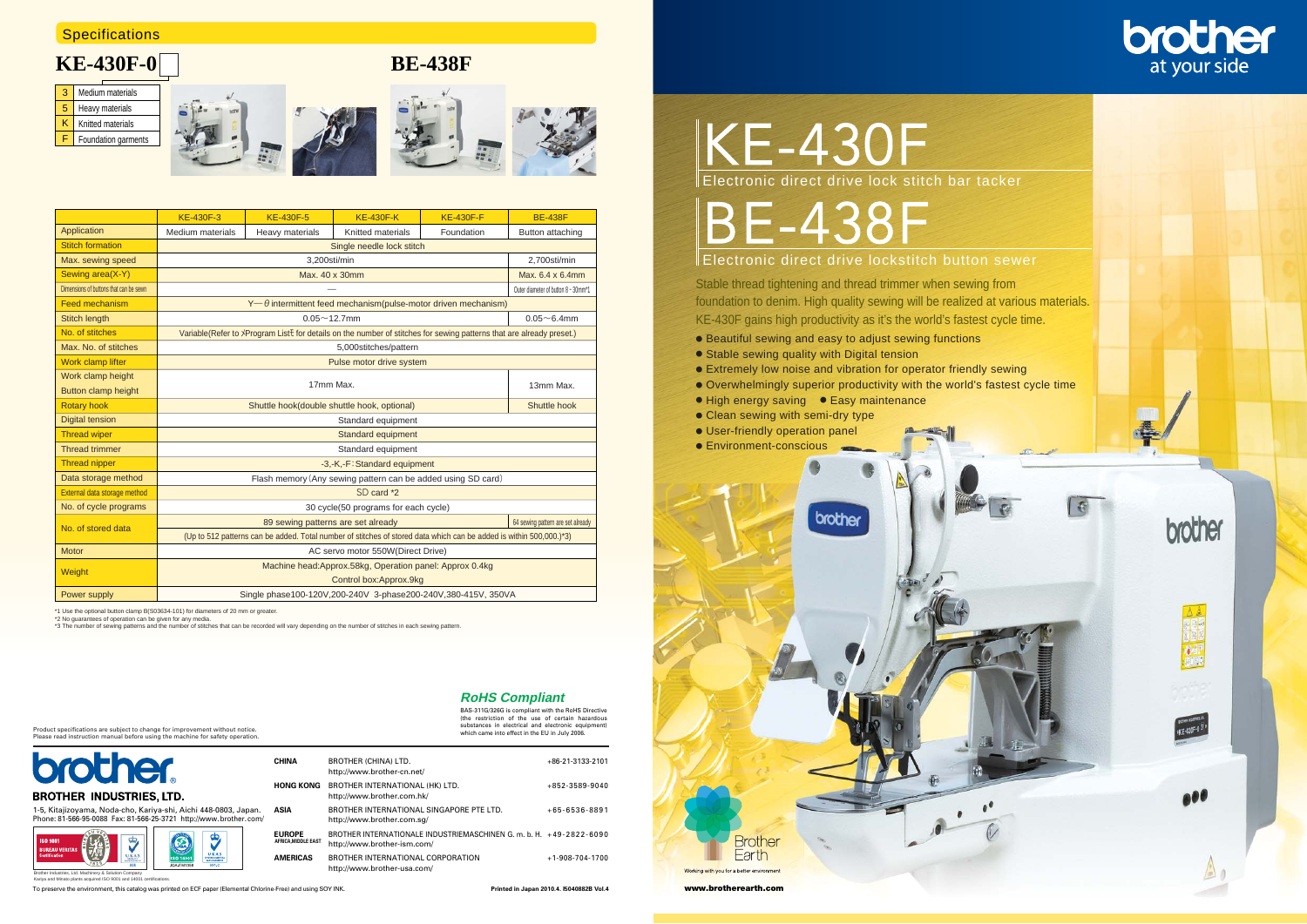## Beautiful sewing and easy to adjust sewing functions

Optimal design for arm bed and rotational mechanism by computer analysis,  $\frac{105}{90}$ optimal control for direct drive motor and feeding motor reduced sewing noise and vibration greatly. It helps reduce stress and fatigue of operators and supply operator-friendly environment.

Since a direct drive system is used, KE-430F boasts the World<sup>1</sup>s fastest sewing speed 3,200 sti/min in half rotation hook sewing machines. Since the work clamp lift amount can be set in two steps, it contributes to productivity enhancement.

### Extremely low noise and vibration for operator friendly Sewing

In addition to recognized the stable of thread tightening for heavy materials, new best suitable thread take-up is added, which can be used from light materials to medium materials. It greatly improves sewing quality for light materials

### Overwhelmingly superior productivity with the World's fastest cycle time

Digital tension is equipped as standard. It keeps tension evenly when operators changing, realizing stable sewing quality. Digital tension is easily adjusted on the operation panel, which is useful for operators who are familiar with screwed-type adjustment. Changing the thread tension can be added on the sewing programs.

Loss of power transmission is remained by direct drive system. A new motor has been developed and reduces the power consumption around 15% compared to the previous model. It exercises strong sewing with less energy.

#### High energy saving

#### **Ideal thread take-up for each, light and heavy materials**

It can count how many sewing products are sewed until 9999999.

Newly added thread trimming function which cut threads after the arm shaft is stopped can steady the thread end length. Improved nipper decreases thread castoff and bird nest at the sewing start.

#### **Less thread cast-off and bird nest at the sewing start**

#### **Digital tension as standard equipment**

SD card slot is equipped on the operation panel as standard. Sewing patterns can be added and copied easily.

#### **NEW** Easy-setting digital tension



Digital tension is easily set by the dedicated key. You can check the setting every time on the dedicated window.

> Sewing patterns, X-scale, Y-scale, sewing speed and upper thread tension can be memorized as user programs. Program No.1-89(BE-438F:No.1-64) have been preset into the sewing machine. Up to 512 kinds of patterns can be added and program No.200-999 can be changed all terms. \*Number of memorized patterns differs according to the number of stitches.



#### **Program setting**

#### **Production counter**

If you use the bobbin thread counter to set the number of articles which can be sewn with the amount of bobbin thread available, you can stop the bobbin thread running out in the middle of sewing pattern.

#### **Lower thread counter**

Nine steps sewing start speed can be selected. It can select suitable speed for sewing materials, contributing to preventing the thread cast-off at sewing start.

#### **Sewing start speed**

### Easy maintenance

All bar tacker and button attaching models are semi-dry type. They supply constant clean oil only to the rotary hook, there is no concern of oil staining. The direct drive system, having no belt shavings can keep products clean.

# Clean sewing with Semi-dry type

Brother has established its original メBrother Green Labelモ for the products, in conformity with ISO 14021 and JIS Q14021. The KE-430F and BE-438F is certified as an environment-conscious sewing machine according to the メBrother Green Labelモ standard.

The machines are compliant with the RoHS Directive\*1. The use of the restricted substances such as lead, cadmium, hexavalent chromium is absolutely within the regulation values. Brother has been providing all its products in accordance with the RoHS Directive for all market areas (excluding machine tools).

\*The RoHS Directive (the restriction of the use of certain hazardous substances in electrical and electronic equipment) came into effect in the EU in July 2006.





#### Environment-conscious

**The operation panel is designed to be user-friendly and to improve the ease of operation.**

## User-friendly operation panel

Applying grease at only two locations makes maintenance easier.



The life cycle of the grease has been extended by (the) twice the rate compared to the previous model. KE-430F

The industryユs most efficient energy savings Reduction of noise at the usage environment A significant reduction of lubrication oil



KE-430D **DESIGN CONTROL** 



2倍以上



More than twice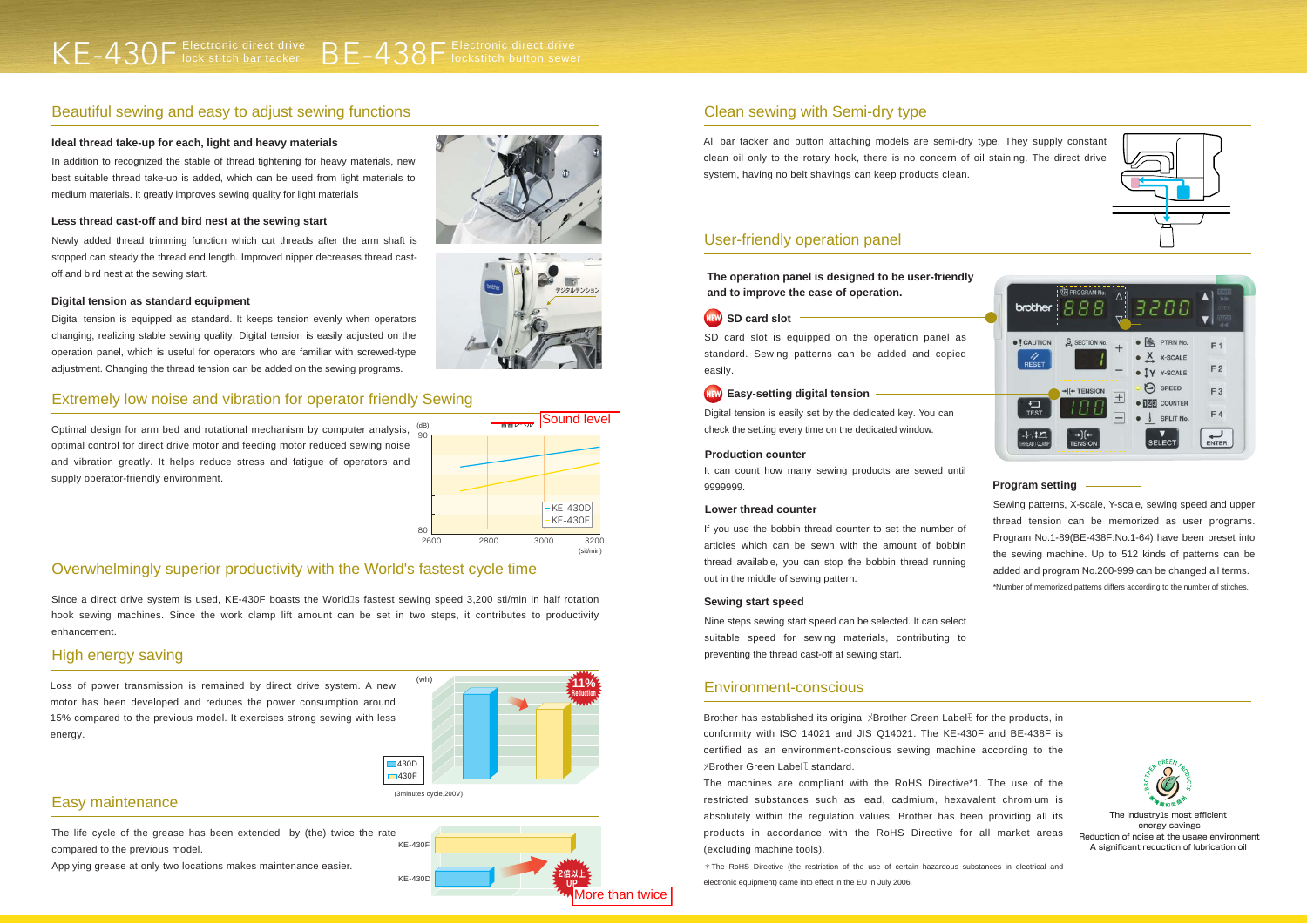The sewing patterns shown below have been preset into the sewing machine and can be selected according to specifications.(Any sewing pattern is available as long as it is within the work clamp and feed plate in size.) Use the work clamp and feed plate that match the respective sewing pattern selected.

# Sewing Patterns list (KE-430D)

| No.    | <b>Sewing pattern</b>    | No. of<br>stitches | Length×Width (mm) | No.       | <b>Sewing pattern</b> | No. of<br>stitches | Length×Width (mm) | No.   | <b>Sewing pattern</b>                  | No. of<br>stitches | Length×Width (mm) |
|--------|--------------------------|--------------------|-------------------|-----------|-----------------------|--------------------|-------------------|-------|----------------------------------------|--------------------|-------------------|
| 8      | Vertil                   | 21                 | $7\times2$        | 5         | <del>{X}{X}{X}</del>  | 29                 | $10\times2$       | $64*$ | ◢ <del><sub></sub>ᡣᡐᠶᢓᢋᢣᢋᡃᢋᡃᢋᡘ</del>   | 30                 | $16\times2$       |
| $68*1$ | Vertex                   | 22                 | $7\times2$        | $67*1$    | <b>WARACHI</b>        | 30                 | $10\times2$       | 4     | <i>{A<del>AAAAAA</del>A</i>            | 31                 | $16\times2$       |
| 20     | W <del>WW</del> W        | 28                 | $7\times2$        | 13        | <b>WWWWW</b>          | 35                 | $10\times2$       | 66*   | <sub>∦</sub> ᢤᠧ <del>᠘ᡒᢥᡒᢥᡒᢢᢏ</del> ᢥᡣ | 32                 | $16\times2$       |
| $71*1$ | WHAHA                    | 29                 | $7\times2$        | $69*1$    |                       | 36                 | $10\times2$       |       | <i><b>WAAAAAAAAA</b></i>               | 42                 | $16\times2$       |
| 21     | <b>IN<del>NAN</del>A</b> | 35                 | $7\times2$        | 15        | <b>THURSDAY</b>       | 42                 | $10\times2$       | $65*$ | * <del>***********</del> *             | 43                 | $16\times2$       |
| $72*1$ | <b>INHUHHI</b>           | 36                 | $7\times2$        | $70^{*1}$ | <b>THURSDARY</b>      | 43                 | $10\times2$       | 89    | 1                                      | 90                 | $24\times3$       |



| No. of<br>stitches | Length×Width (mm) | No. | <b>Sewing pattern</b> | No. of<br>stitches | Length×Width (mm) |
|--------------------|-------------------|-----|-----------------------|--------------------|-------------------|
| 57                 | $7 \times 12$     | 38  |                       | 53                 | $7\times10$       |
| 57                 | $7 \times 12$     | 39  |                       | 53                 | $7\times 10$      |

|                                                                                                                                                                                                                                | No. of<br>stitches | Length×Width (mm) |
|--------------------------------------------------------------------------------------------------------------------------------------------------------------------------------------------------------------------------------|--------------------|-------------------|
|                                                                                                                                                                                                                                | 84                 | $16\times16$      |
| יונים בין הוא המונח המונח המונח המונח המונח המונח המונח המונח המונח המונח המונח המונח המונח המונח המונח המונח ה<br>באופן המונח המונח המונח המונח המונח המונח המונח המונח המונח המונח המונח המונח המונח המונח המונח המונח המונח | 105                | $30\times26$      |

|     | ● Vertical bar tacking |    |                                      |     |                   |                    |                      | ● Vertical straight bar tacking |                   |    |                                      |     |                      |                    |                 |
|-----|------------------------|----|--------------------------------------|-----|-------------------|--------------------|----------------------|---------------------------------|-------------------|----|--------------------------------------|-----|----------------------|--------------------|-----------------|
| No. | Sewing<br>pattern      |    | No. of Length×Width<br>stitches (mm) | No. | Sewing<br>pattern | No. of<br>stitches | Length×Width<br>(mm) | No.                             | Sewing<br>pattern |    | No. of Length×Width<br>stitches (mm) | No. | Sewing<br>pattern    | No. of<br>stitches | Length×Width    |
| 26  |                        | 28 | $3 \times 10$                        | 41  | NHHAAAA           | 36                 | $3 \times 16$        | 28                              | યુા               | 19 | $0.3 \times 10$                      | 46  | ₩                    | 27                 | $0.3\times20$   |
| 27  | 262                    | 35 | $3 \times 10$                        | 42  |                   | 44                 | $3\times 20$         | 29                              |                   | 21 | $0.3 \times 10$                      |     | I<br>y               |                    |                 |
| 40  | MANA                   | 32 | $3 \times 16$                        | 43  |                   | 68                 | $3 \times 24$        | 30                              | յյ                | 28 | $0.3 \times 10$                      | 47  | E THE REAL PROPERTY. | 44                 | $0.3 \times 25$ |

|           | ● For denim           |                    |                   |                |                                   |                    |                   |        |                           |                    |                   |  |  |  |
|-----------|-----------------------|--------------------|-------------------|----------------|-----------------------------------|--------------------|-------------------|--------|---------------------------|--------------------|-------------------|--|--|--|
| No.       | <b>Sewing pattern</b> | No. of<br>stitches | Length×Width (mm) | No.            | Sewing pattern                    | No. of<br>stitches | Length×Width (mm) | No.    | <b>Sewing pattern</b>     | No. of<br>stitches | Length×Width (mm) |  |  |  |
| 6         | <b>WWWW</b>           | 30                 | $16\times3$       | 3              | <b>∤∆⊁⊁⊁₩₩</b>                    | 35                 | $20\times3$       | 17     | I <del>WWWWWW</del>       | 42                 | $24\times3$       |  |  |  |
| $80^{*1}$ | <b>WAAAAA</b>         | 31                 | $16\times3$       | 63             | <b>INAAAAAAA</b>                  | 35                 | $20\times3$       | $83*1$ | 1A <del>VAAAAAAAA</del> A | 43                 | $24\times3$       |  |  |  |
| 14        | 1 <del>VVVVVV</del> N | 35                 | $16\times3$       | $79*1$         | <b>∤∆;<del>∆;∆</del>;∆;∆;∆;</b> { | 36                 | $20\times3$       | 18     | W <del>WWWWWWW</del>      | 56                 | $24\times3$       |  |  |  |
| $81*1$    | 1111111111            | 36                 | $16\times3$       | $\overline{2}$ | WAAAAAAAAA                        | 42                 | $20\times3$       | $84*1$ | <b>IMAAAAAAAAA</b>        | 57                 | $24\times3$       |  |  |  |
| 16        | <b>INNINNININI</b>    | 43                 | $16\times3$       | 62             | <b>IWWWWW</b>                     | 42                 | $20\times3$       | 19     | W <del>WWWWWWW</del>      | 64                 | $24\times3$       |  |  |  |
| $82*1$    | <b>WWWWWW</b>         | 44                 | $16\times3$       | $78*1$         | <b>WAAAAAAAA</b>                  | 43                 | $20\times3$       | $85*1$ | W <del>WWWWWWWW</del>     | 65                 | $24\times3$       |  |  |  |



| No.    | <b>Sewing pattern</b> | No. of | stitches LengthxWidth (mm) | No.       | Sewing pattern                       | No. of<br><b>stitches</b> | Length×Width (mm) | No.                     | Sewing pattern | No. of | stitches Length X Width (mm) |
|--------|-----------------------|--------|----------------------------|-----------|--------------------------------------|---------------------------|-------------------|-------------------------|----------------|--------|------------------------------|
| 22     |                       | 14     | $7\times2$                 | $33*2$    |                                      | 15                        | $8\times2$        | $31*2$                  | A fry Vi       | 28     | $8\times2$                   |
| $75*1$ | · so                  | 15     | $7\times2$                 | $32*2$    | የፈ<br>$\rightarrow$<br>$\mathcal{L}$ | 22                        | $8\times2$        | <b>73</b> <sup>*1</sup> | WATERAM        | 29     | $8\times2$                   |
| 9      | <u>of Lage A</u>      | 21     | $7\times2$                 | $77^{11}$ | የፊ<br>$2078A^{-8}$                   | 23                        | $8\times2$        | $76^{t1*2}$             | BAA BEARA      | 29     | $8\times2$                   |
| $74*1$ | Perfet<br>୶ୡ          | 22     | $7\times2$                 |           | <b>TAAAAAA</b>                       | 28                        | $8\times2$        |                         |                |        |                              |

|     | ● Straight bar tacking |    |                          | ● Vertical zigzag stitching |                |                    |                   |  |  |  |
|-----|------------------------|----|--------------------------|-----------------------------|----------------|--------------------|-------------------|--|--|--|
| No. | Sewing pattern         |    | No. of Length×Width (mm) | No.                         | Sewing pattern | No. of<br>stitches | Length×Width (mm) |  |  |  |
| 10  |                        | 21 | $10\times0.3$            |                             |                |                    |                   |  |  |  |
| 11  |                        | 28 | $10\times0.3$            | 44                          |                | 46                 | $9 \times 15$     |  |  |  |
| 12  | $\tilde{}$             | 28 | $20\times0.3$            |                             |                |                    |                   |  |  |  |
| 23  | $\sim$                 | 35 | $25 \times 0.3$          |                             |                |                    |                   |  |  |  |
| 24  | مصد                    | 42 | $25\times0.3$            | 45                          |                | 70                 | $9\times25$       |  |  |  |
| 25  | $\sim$                 | 45 | $25 \times 0.3$          |                             |                |                    |                   |  |  |  |

|  | ● For ordinary materials |  |
|--|--------------------------|--|
|  |                          |  |

#### ● **For knitted materials and foundation garments**

#### ● **Crescent bar tacking**

\* The sewing start and sewing end are in the middle of the pattern.